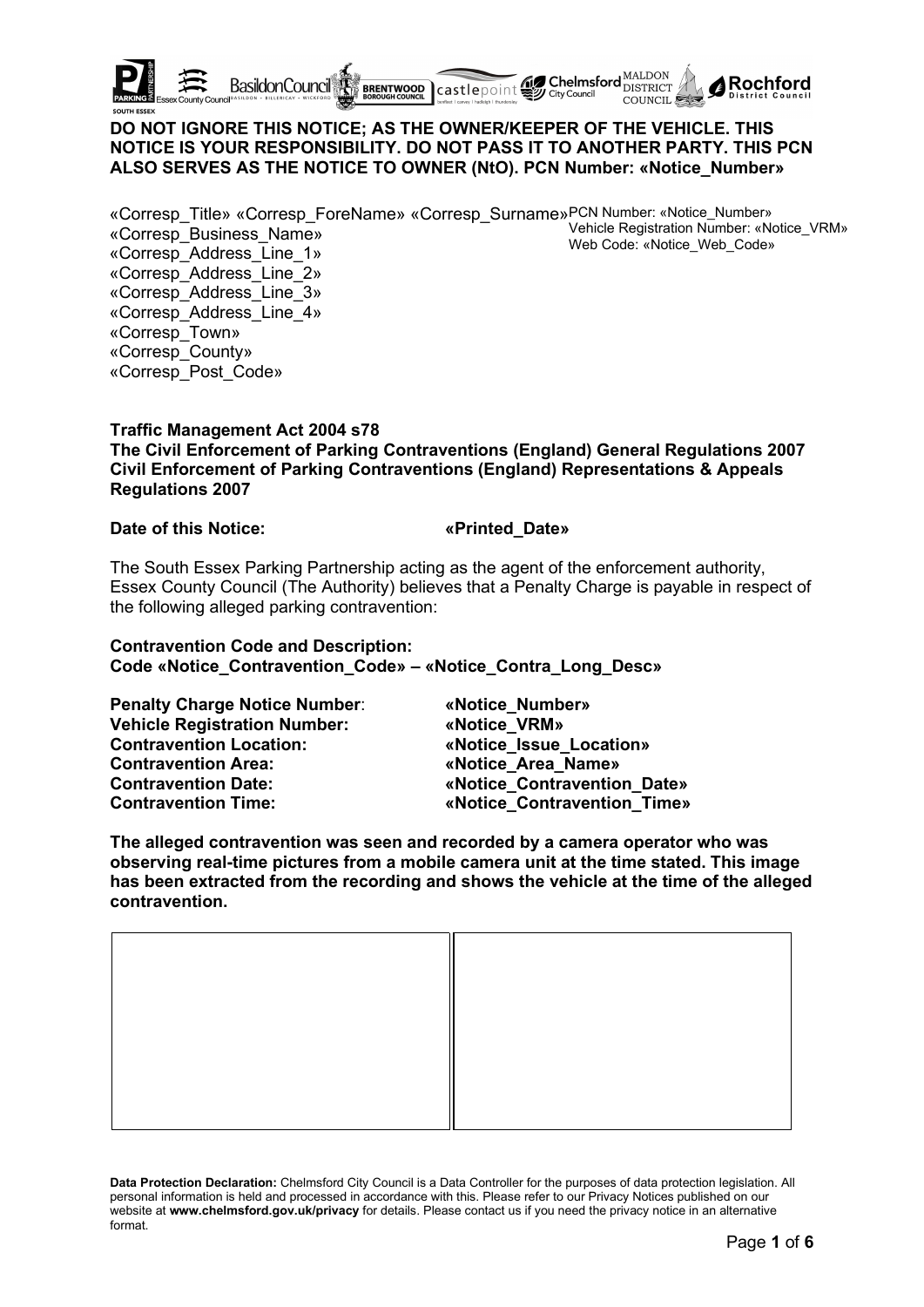**The PCN is being served by post on the basis of a record produced by an approved device. You are entitled to view the recording online (when submitting a formal representation) or obtain still images free of charge.** To obtain still images, you must contact us in writing by email at parking@chelmsford.gov.uk or by post to: **South Essex Parking Partnership, Chelmsford City Council, Civic Centre, Duke Street, Chelmsford, Essex, CM1 1JE.** 

You, or your authorised representative, must make this request within 14 days of service of this PCN. Once received, the case will be put on hold and we will respond within 14 days, either supplying the still images or with an appointment to view. Once the images have been supplied, or the recording viewed, the case will be taken off hold.

**A penalty charge of £«Notice\_Original\_Penalty» is now payable and must be paid not later than the last day of the period of 28 days beginning with the date on which this Penalty Charge Notice was served (service date considered to be Notice Date + 2 working days).**

**The penalty charge will be reduced by a discount of 50 per cent to £«Notice\_Discount\_Penalty\_1» if it is paid not later than the last day of the period of 21 days beginning with the date on which this PCN was served (service date considered to be Notice Date + 2 working days).**

### **HOW TO PAY:**

- **By telephone: 0300 456 0489**. Automated payments line (24 hours a day, seven days a week). Credit/Debit card payments only (we do not accept American Express). Make sure that you have the PCN number and the vehicle registration number ready.
- **Online: www.chelmsford.gov.uk/payments**
- **By post: South Essex Parking Partnership, Chelmsford City Council, Civic Centre, Duke Street, Chelmsford, Essex, CM1 1JE**. Send a cheque or postal order to the above address, made payable to Chelmsford City Council and with the PCN number on the reverse. Allow two working days for 1<sup>st</sup> class post. Allow five working days for 2<sup>nd</sup> class post.
- **By cash: All PayPoint or Post Office outlets**. Take this PCN with you so that the barcode on the front of the PCN can be scanned and payment taken.

Detach here ------------------------------------------------------------------------------------------------------

**PAYMENT SLIP (PCN No.: «Notice\_Number»):**

| Name:           | <b>Service Date: «Service Date»</b> |
|-----------------|-------------------------------------|
| <b>Address:</b> | Vehicle Reg. No.: «Notice_VRM»      |
|                 |                                     |

**Amounts due:** For payments not later than the last day of the period of 21 days beginning with the date on which this PCN was served =  $E$ «Notice Discount Penalty 1». For payments made after this period, but not later than the last day of the period of 28 days beginning with the date on which this PCN was served =  $E$ «Notice Original Penalty»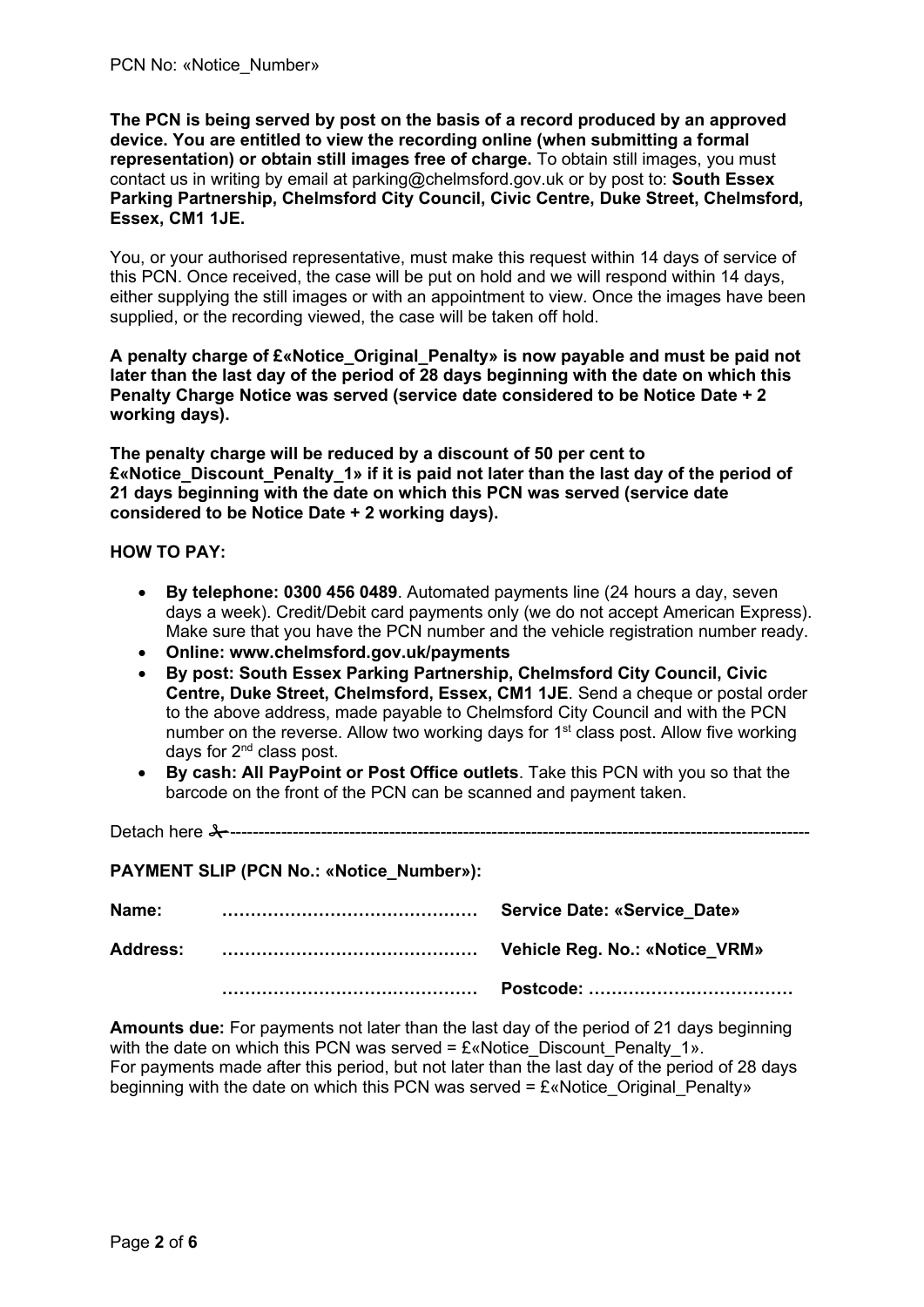#### **HOW TO MAKE REPRESENTATIONS AGAINST THE PENALTY CHARGE NOTICE: («Notice\_Number»)**

If you wish to make representations against this Notice, please read the following notes:

- 1. The Civil Enforcement of Parking Contraventions (England) Representations & Appeals Regulations 2007 sets out eight grounds under which you may make representations. In addition, the Partnership is required to consider mitigation in all cases (see below).
- 2. You must make your representations not later than the last day of the period of 28 days beginning with the date on which this Penalty Charge Notice was served (Service date considered to be Notice Date + 2 working days).

#### **THE EIGHT PERMITTED GROUNDS FOR REPRESENTATION ARE (see below regarding other grounds):**

- **A. The alleged contravention did not occur:** Tick box 'A' below if you believe the alleged contravention did not occur. For example: The vehicle was not there, you were loading/unloading, you were displaying a valid permit or ticket allowing you to park etc. Please enclose any relevant supporting evidence (permit, ticket, delivery note, etc.) with your representation.
- **B. That the recipient of this Notice:**
	- i. **Never was the owner of the vehicle in question.**
	- ii. **Had ceased to be its owner before the date on which the alleged contravention occurred, or**
	- iii. **Became its owner after that date.**

Tick Box "B" below along with the box associated with the appropriate circumstance. In the case of circumstances (ii) and (iii), you are required to supply a statement confirming the name and address of the person to whom the vehicle was sold, or from whom the vehicle was acquired.

- **C. That the vehicle had been permitted to remain at rest in the place in question by a person who was in control of the vehicle without the consent of the owner:** Tick box 'C' if the vehicle was being driven without your consent at the time of the alleged contravention. In the case of a stolen vehicle, please provide the Crime Reference number given to you by the Police.
- **D. That the recipient of this Notice is a vehicle-hire firm and:**
	- i. **The vehicle in question was at the material time hired from that firm under a hiring agreement, and**
	- ii. **The person hiring it had signed a statement of liability acknowledging his liability in respect of any Penalty Charge Notice served in respect of any parking contravention involving the vehicle during the currency of the hiring agreement.**

Tick box 'D' if this is the case. You must supply a copy of the hire agreement with your representation which must show the name and address of the hirer and the statement of liability duly accepted by the hirer.

- **E. That the Penalty Charge exceeded the amount applicable in the circumstances of the case:** Tick box 'E' if the amount of the Penalty Charge is more than you are legally required to pay.
- **F. That there has been a procedural impropriety on the part of the Enforcement Authority or its agent:** Tick box 'F' if you believe that the enforcement authority has failed to comply with any requirement imposed by the Traffic Management Act 2004, by the Civil Enforcement of Parking Contraventions (England) Representations and Appeals Regulations 2007, or by the Civil Enforcement of Parking Contraventions (England) General Regulations 2007.This will also apply where a Fixed Penalty Notice has been issued by the Police for the same Contravention. In such circumstances, the Fixed Penalty takes precedence and the Penalty Charge Notice becomes invalid. This will only occur at Pedestrian Crossings and evidence of the Fixed Penalty should be supplied with your representation.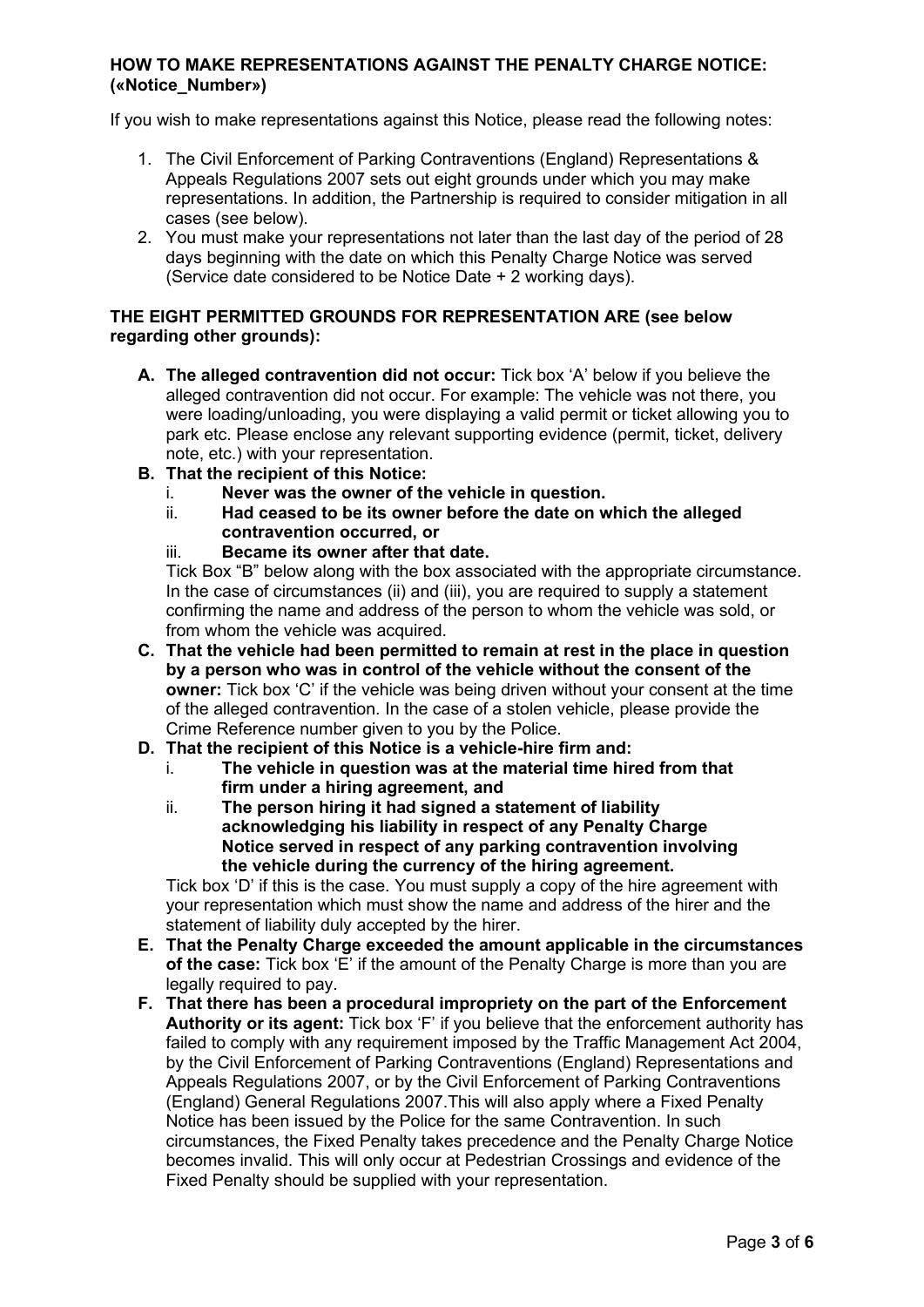### **HOW TO MAKE REPRESENTATIONS AGAINST THE PENALTY CHARGE NOTICE: («Notice\_Number»)**

- **G. That the Order which is alleged to have been contravened in relation to the vehicle concerned, except where it is an order to which Part VI of Schedule 9 to the Road Traffic Regulation Act 1984 applies, is invalid:** Tick box 'G' below if you believe that the parking restriction was not covered by a traffic order, or the order was invalid or illegal. Please give full explanation of why you believe this to be the case.
- **H. That the Notice to Owner should not have been served because:**
	- i. **The Penalty Charge had already been paid in full.**
	- ii. **The Penalty Charge had been paid, reduced by the amount of any discount set in accordance with Schedule 9 to the 2004 Act, within the period specified in para 1(h) of the Schedule to the General Regulations.**

Tick box 'H' if you believe that this matter has been settled in full. If possible, please provide evidence of payment to enable us to investigate.

**Z. Mitigation:** The Partnership is required to use discretion when enforcing Penalty Charge Notices and will do so if genuine mitigating circumstances exist. If you feel that this is the case, please tick box 'Z' below and give full reasons why the Council should consider cancelling the Penalty Charge Notice.

# **WHAT HAPPENS NEXT?**

- 1. The South Essex Parking Partnership, acting as agents of Essex County Council, the enforcement authority, will consider your representations and are required to respond within 56 days of receipt. However, the South Essex Parking Partnership will always endeavour to respond within 10 working days of receipt. If no response is received within 15 days of sending the representation, please contact us on 01245 606710.
- 2. If it is considered that the grounds for representation have been met you will receive a written Notice of Acceptance and the Notice to Owner and, where appropriate, the Penalty Charge Notice will be cancelled.
- 3. If your representations are rejected a written Notice of Rejection will be sent to you and you must, within 28 days of receipt, either **pay the amount due, or appeal to the Parking Adjudicator,** who acts independently. The decision of the adjudicator is legally binding on both parties. Full details of how to appeal to the adjudicator will be included with the Notice of Rejection.
- 4. Failure to either pay the amount due or lodge an appeal with the Adjudicator, within the prescribed time, may result in a Charge Certificate being issued and the amount due increased by 50 per cent to **£«Notice\_Surcharge\_Penalty»**.
- 5. Details of the Adjudication Service and an appeals form will be sent with any Notice of Rejection. If this is not the case, please contact us on 01245 606710 immediately.

#### **HOW TO SUBMIT REPRESENTATIONS**:

**Representations may only be made by the registered keeper of the vehicle or their authorised representative. Unsigned Representations will not be accepted under any circumstances.**

- **Online:** Go to **www.parkingpartnership.org/south** and in the South Essex Parking Partnership section, select "Challenge" and then select "Formal Representation". You will need to enter your Penalty Charge Notice number, vehicle registration number and allocated web code (**«Notice\_Web\_Code»**) to proceed.
- **Post:** Please use the following page to make your representation. Please retain pages 1 to 4 of this form for your records and send pages 5 to 6, duly completed, to: South Essex Parking Partnership, Chelmsford City Council, Civic Centre, Duke Street, Chelmsford, Essex, CM1 1JE, Allow two working days for 1<sup>st</sup> class post. Allow five days for  $2<sup>nd</sup>$  class post.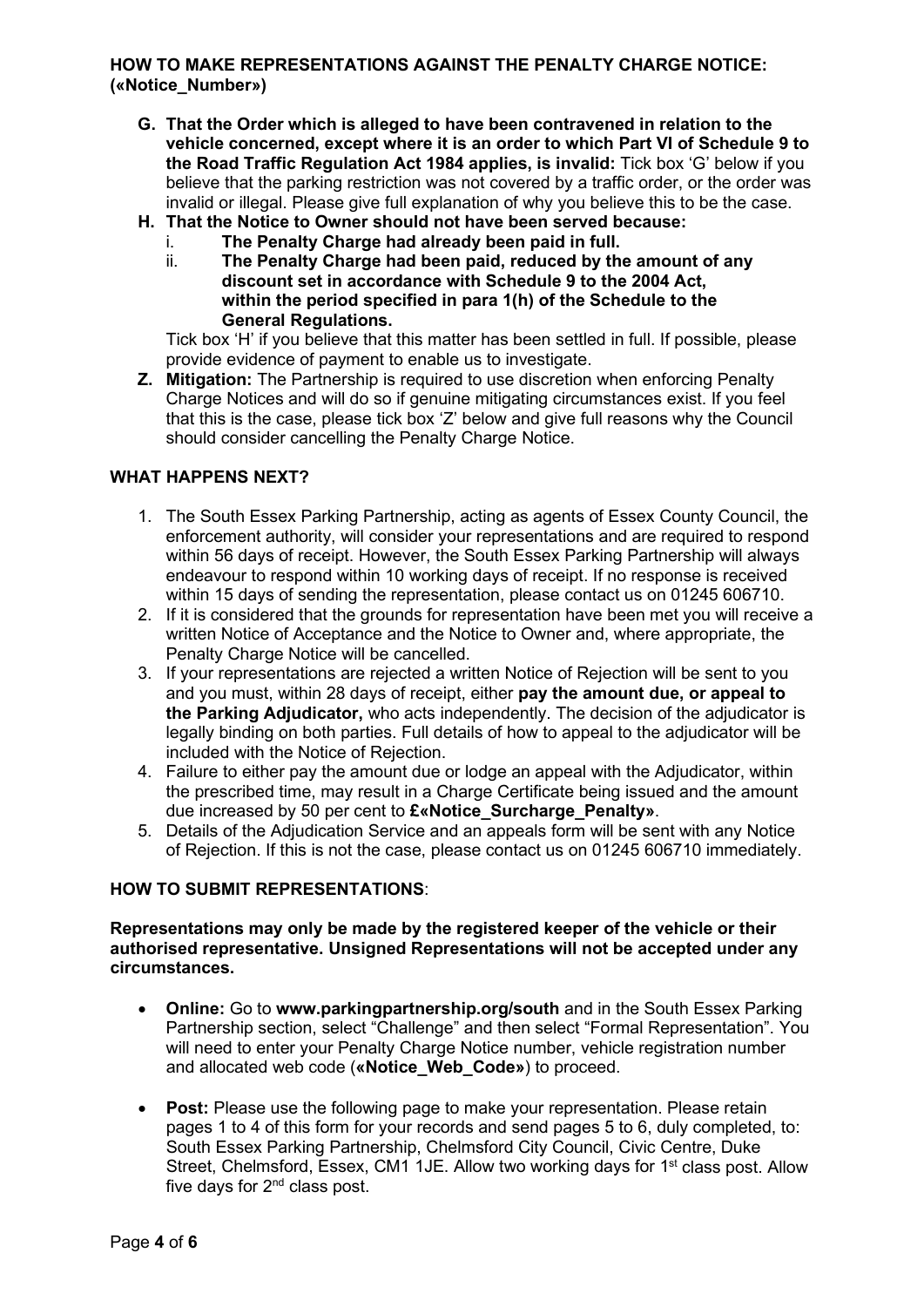# **FORMAL REPRESENTATION AGAINST A PENALTY CHARGE NOTICE:**

**(«Notice\_Number»)**

# **Grounds: Please tick the appropriate box**

| A  | П      | The alleged contravention did not occur.                                                                                                                                                                                                                                                                                                                                                                                                           | Give full details below.                                                              |
|----|--------|----------------------------------------------------------------------------------------------------------------------------------------------------------------------------------------------------------------------------------------------------------------------------------------------------------------------------------------------------------------------------------------------------------------------------------------------------|---------------------------------------------------------------------------------------|
| в  | O      | I was never the owner of the vehicle.                                                                                                                                                                                                                                                                                                                                                                                                              | Please make a formal<br>statement to this effect below.                               |
| Or | П      | I ceased to be the owner before the date on which the<br>alleged contravention occurred.                                                                                                                                                                                                                                                                                                                                                           | Please provide full details of<br>the previous or new owner                           |
| Or | П      | I became its owner after that date.                                                                                                                                                                                                                                                                                                                                                                                                                | below.                                                                                |
| C  | П      | The vehicle had been permitted to remain at rest in the place<br>in question by a person who was in control of the vehicle<br>without the owner's consent.                                                                                                                                                                                                                                                                                         | Give full details below<br>including, where appropriate,<br>a police crime reference. |
| D  | П      | The recipient of this Notice is a vehicle-hire firm and:<br>The vehicle in question was at the material time<br>İ.<br>hired from that firm under a hiring agreement, and:<br>ii.<br>The person hiring it had signed a statement of<br>liability acknowledging his/her liability in respect of<br>any Penalty Charge Notice served in respect of any<br>parking contravention involving the vehicle during<br>the currency of the hiring-agreement. | Please provide a copy of the<br>agreement showing the<br>relative statement.          |
| Е  | O      | The Penalty Charge exceeded the amount applicable in the<br>circumstances of the case.                                                                                                                                                                                                                                                                                                                                                             | Give full details below.                                                              |
| F  | $\Box$ | There has been a procedural impropriety on the part of the<br>enforcement authority.                                                                                                                                                                                                                                                                                                                                                               | Give full details below.                                                              |
| G  | П      | The order which is alleged to have been contravened in<br>relation to the vehicle concerned. Except, where it is an order<br>to which Part IV of schedule 9 to the 1984 Act, is invalid.                                                                                                                                                                                                                                                           | Please explain why you<br>believe that the order in<br>question is invalid.           |
| н  | П      | The Notice to Owner should not have been served because:<br>j.<br>The Penalty Charge has already been paid in full, or<br>ii.<br>The Penalty Charge had been paid, reduced by the<br>amount of any discount set in accordance with<br>schedule 9 to the 2004 Act, within the period<br>specified in para 1(h) of the schedule to the General<br>Regulations.                                                                                       | Give full details below.                                                              |
| z  | П      | Mitigating circumstances.                                                                                                                                                                                                                                                                                                                                                                                                                          | Give full details below.                                                              |

**Please give full details (continue overleaf if required):**

**I confirm that I am the registered keeper/authorised representative of the keeper\***

\*Delete as appropriate – If you are the authorised representative, the South Essex Parking Partnership will need to see the relevant authority.

**Signed: ……………………………………… Date:**

**Name: ………………………………….……………………………………….......................**